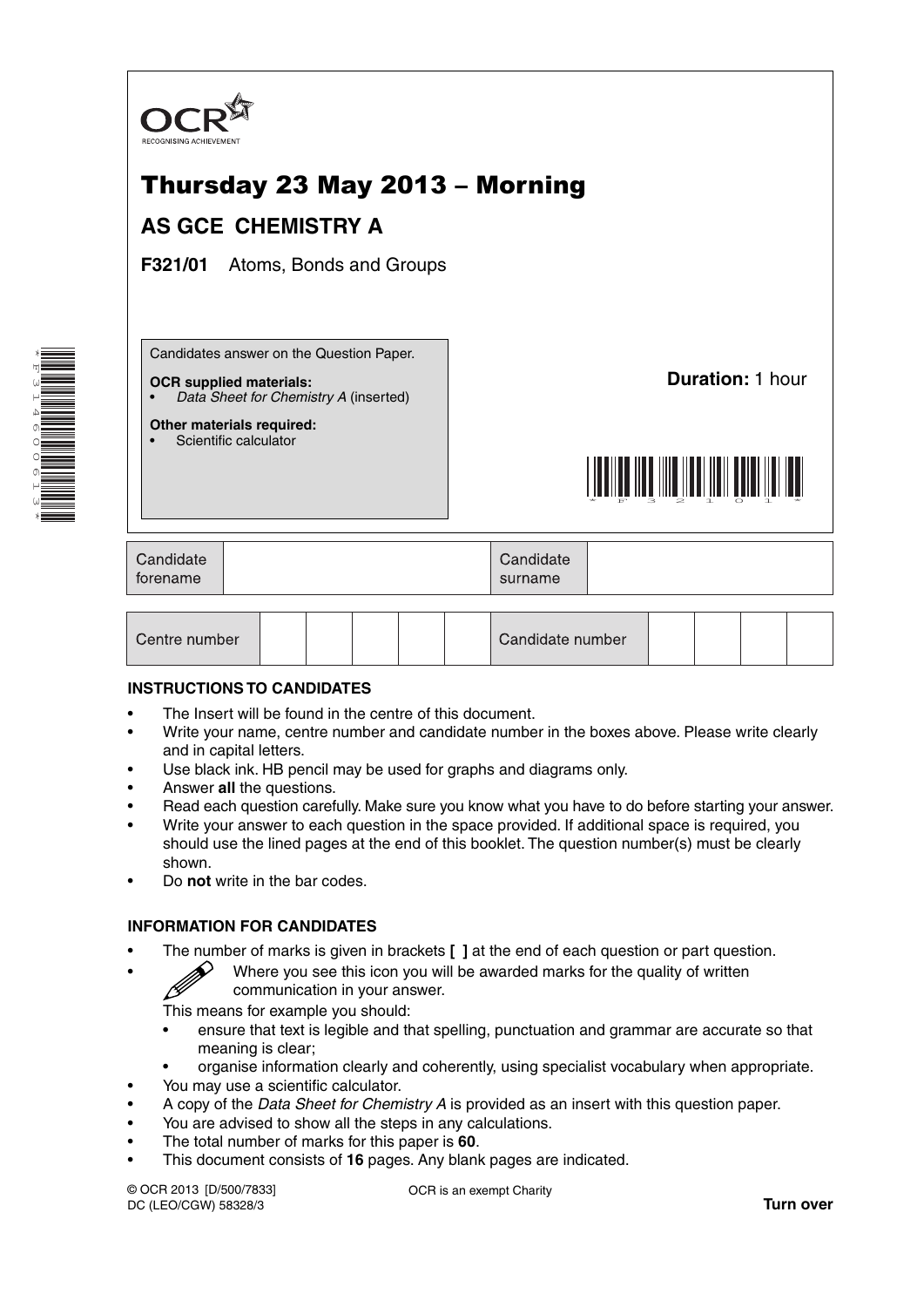**2**

#### Answer **all** the questions.

- **1** Silicon and potassium are two elements found in the Earth's crust.
	- **(a)** Silicon and potassium both exist as several isotopes.
		- **(i)** Define the term *relative isotopic mass.*

 ........................................................................................................................................... ........................................................................................................................................... ...................................................................................................................................... **[2]**

 **(ii)** Complete the table below for an atom and an ion of two different isotopes of potassium.

|                 | <b>Protons</b> | <b>Neutrons</b> | <b>Electrons</b> |
|-----------------|----------------|-----------------|------------------|
| 39 <sub>k</sub> | .              | . .<br>.        | 19               |
|                 | . .            | 22              | 18               |

**[2]**

- **(b)** Complete the electron configuration of a silicon atom.
	- 1s2 ....................................................................................................................................... **[1]**
- **(c) (i)** Silicon reacts with chlorine to form molecules of silicon tetrachloride, SiC*l* 4.

How many molecules are present in 8.505 g of SiC*l* 4?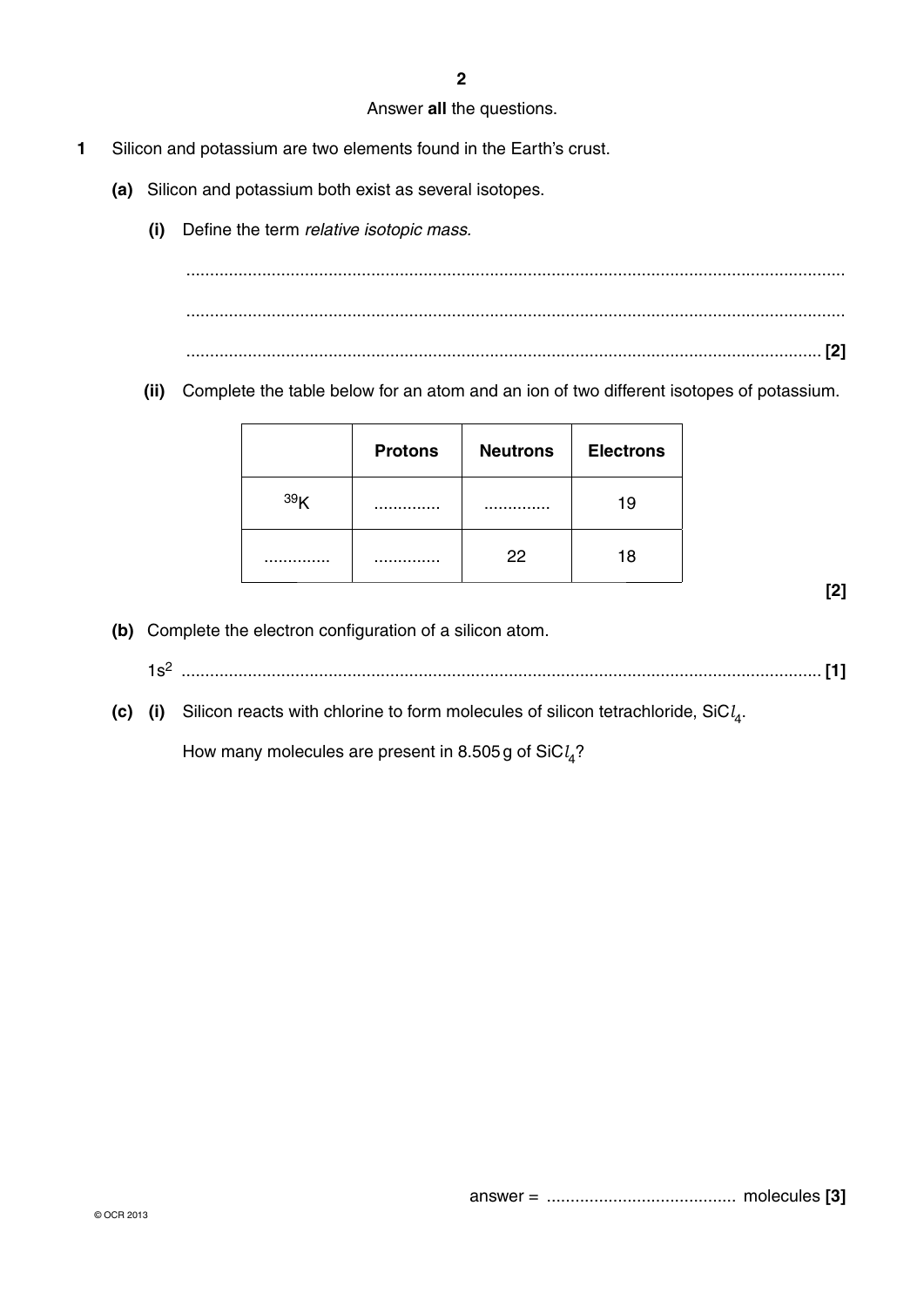**(ii)** Potassium reacts with chlorine to form an ionic lattice of potassium chloride, KC*l*.

A diagram of part of the potassium chloride lattice is shown below.

Add labels to each circle in the diagram to show the particles present in the lattice. The diagram assumes all particles have the same size.



**[2]**

**[Total: 10]**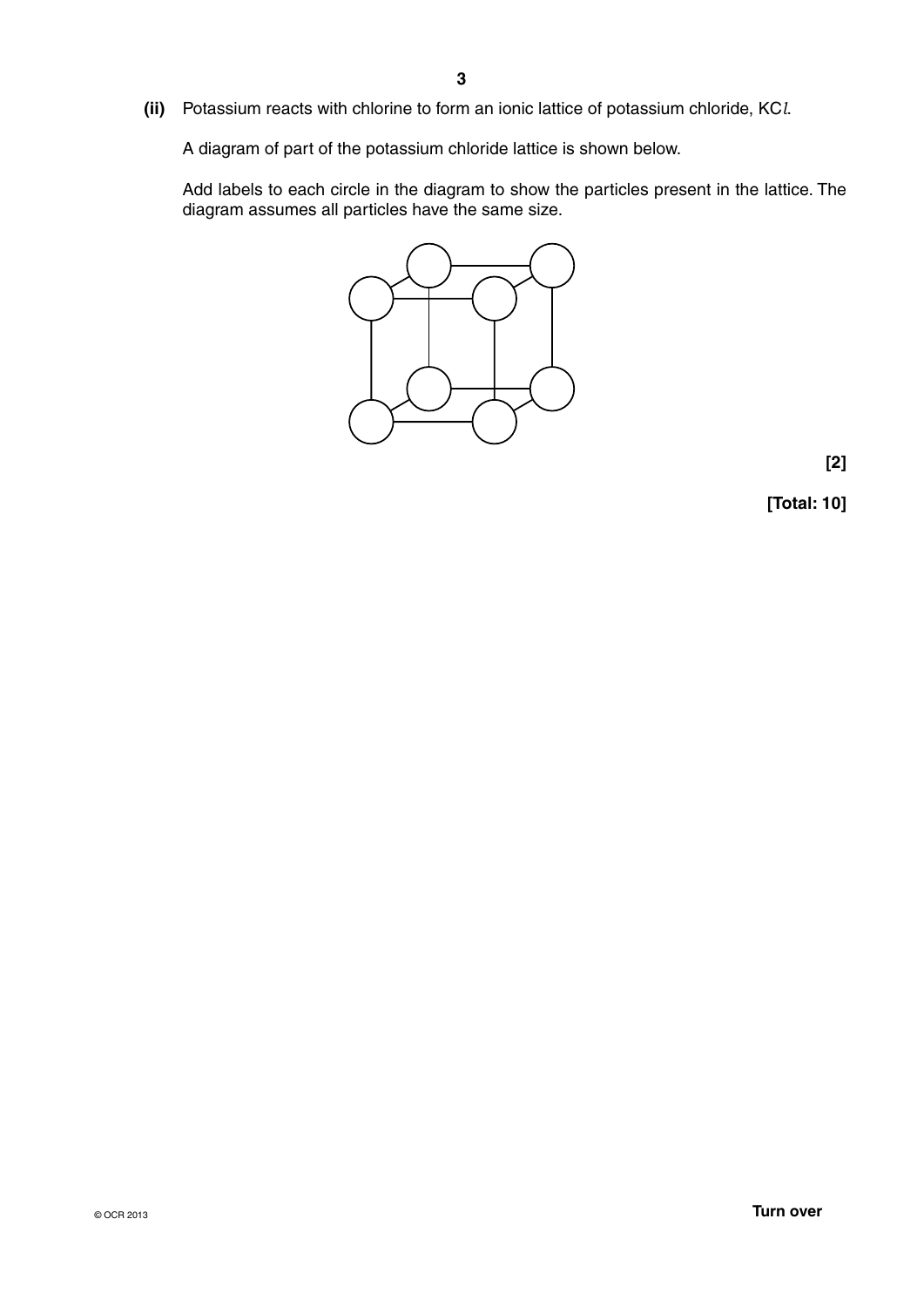- **4**
- **2** Hydrated aluminium sulfate,  $\mathsf{Al}_2(\mathsf{SO}_4)_3\bullet\mathsf{xH}_2\mathsf{O}$ , and chlorine,  $\mathsf{Cl}_2$ , are used in water treatment.
	- **(a)** A student attempts to prepare hydrated aluminium sulfate by the following method.
		- The student heats dilute sulfuric acid with an excess of solid aluminium oxide.
		- The student filters off the excess aluminium oxide to obtain a colourless solution of  $\mathsf{A}l_2(\mathsf{SO}_4)_3.$
- (i) State the formulae of the two main ions present in the solution of  $Al_2(SO_4)_3$ .

............................................................... and ............................................................... **[2]**

(ii) Write an equation for the reaction of aluminium oxide,  $Al_2O_3$ , with sulfuric acid. Include state symbols.

...................................................................................................................................... **[2]**

- **(iii)** What does '• $\mathbf{x}$ H<sub>2</sub>O' represent in the formula  $\mathsf{Al}_2(\mathsf{SO}_4)_3\text{-} \mathbf{x}$ H<sub>2</sub>O?
	- ........................................................................................................................................... ...................................................................................................................................... **[1]**
- (iv) The student heats 12.606g of  $\mathsf{A}l_2(\mathsf{SO}_4)_3\bullet\mathsf{xH}_2\mathsf{O}$  crystals to constant mass.

The anhydrous aluminium sulfate formed has a mass of 6.846 g.

Use the student's results to calculate the value of *x*.

The molar mass of  $\mathsf{A}l_2(\mathsf{SO}_4)_3 = 342.3\,\mathsf{g}\,\mathsf{mol}^{-1}.$ 

*x* = ......................................................... **[3]**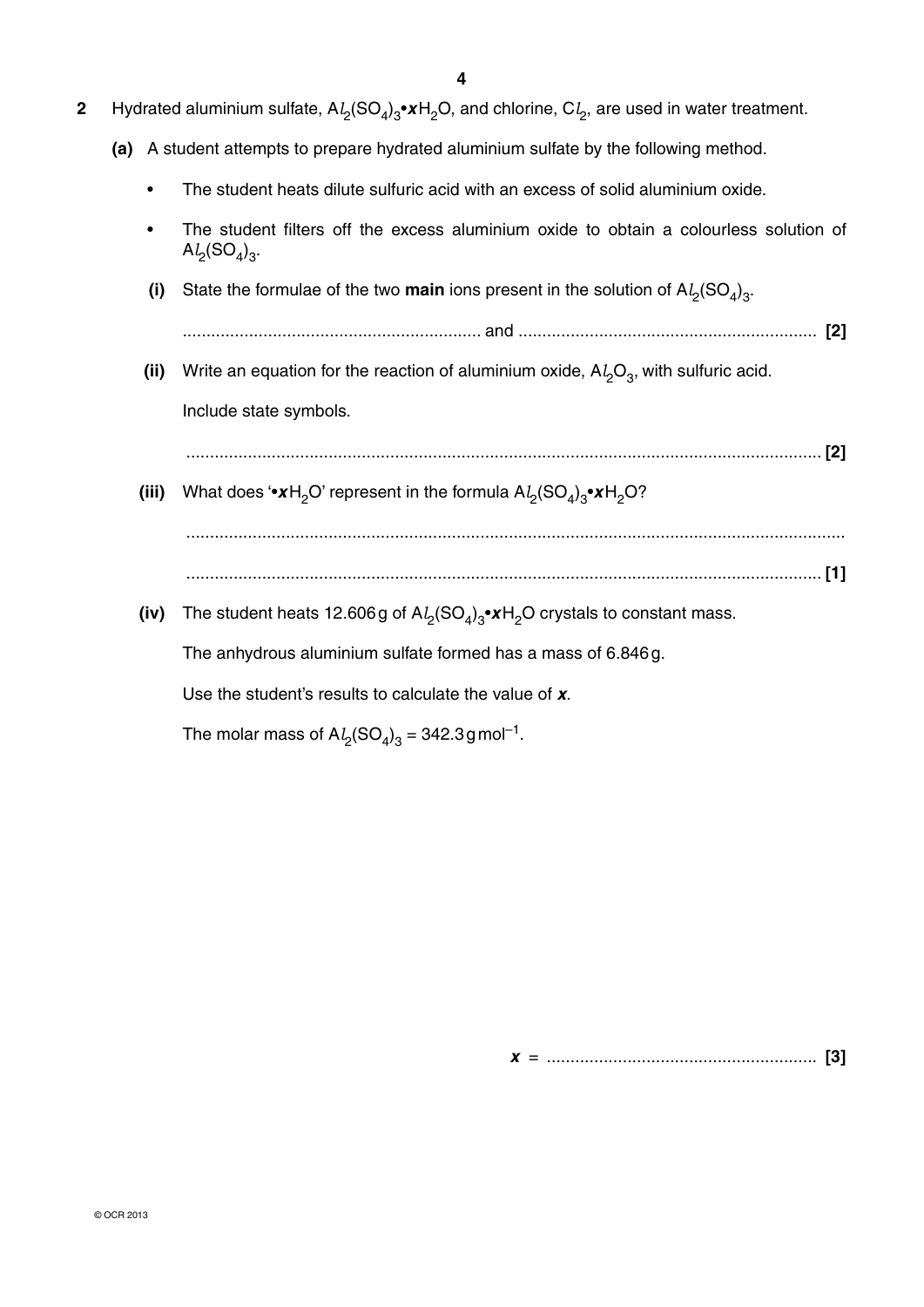- **(b)** A student tests chlorine gas with damp blue litmus paper. The litmus paper first turns a red colour and is then bleached. A reaction takes place between chlorine and water in the damp litmus paper.
	- **(i)** Write the equation for the reaction between chlorine and water.

Explain why the damp litmus paper turns a red colour as a result of this reaction.

 ........................................................................................................................................... ........................................................................................................................................... ...................................................................................................................................... **[2]**

 **(ii)** Bleach is made by reacting chlorine with cold dilute aqueous sodium hydroxide.

Suggest the formula of the **ion** responsible for bleaching.

...................................................................................................................................... **[1]**

**[Total: 11]**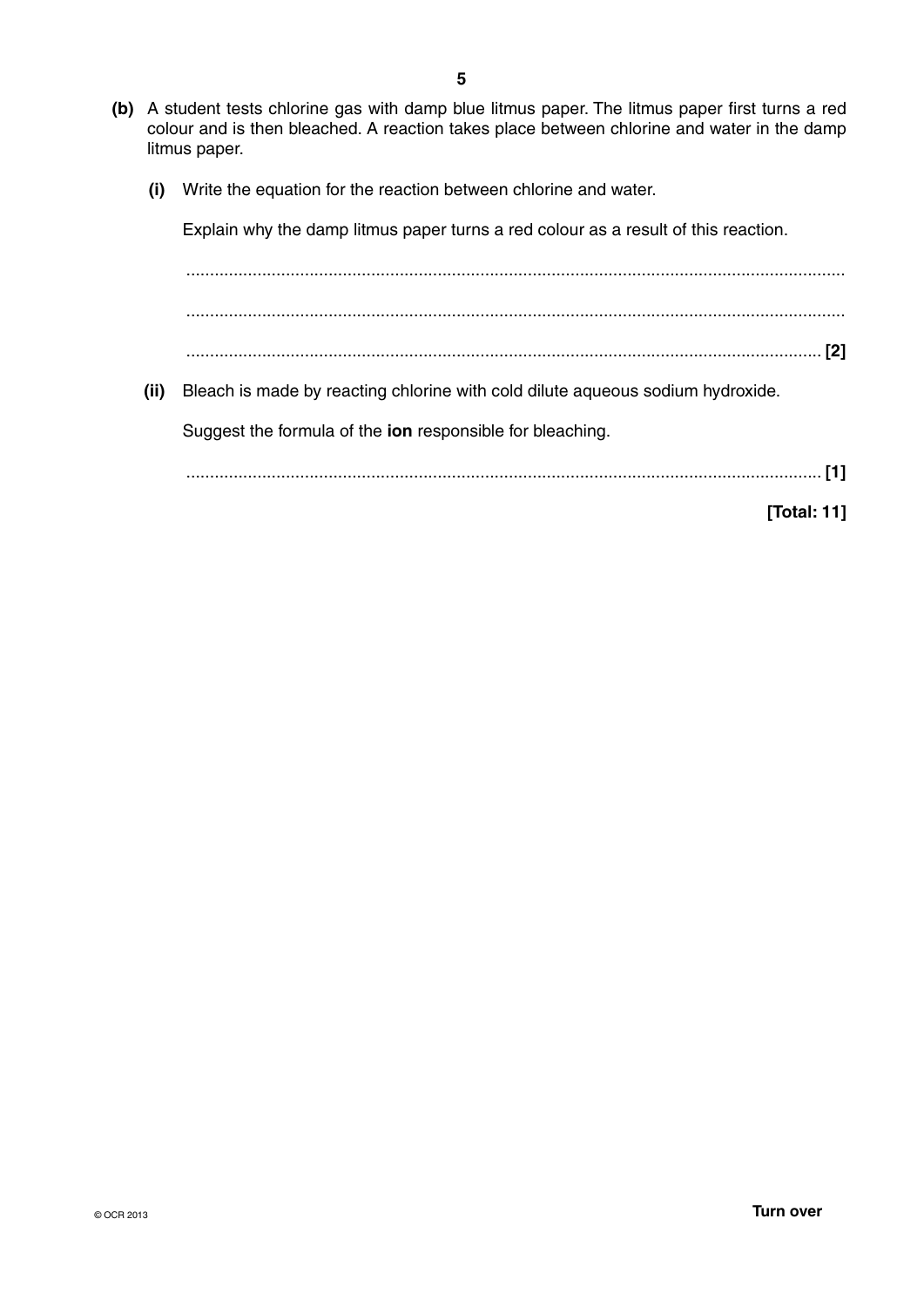- **6**
- **3** The hydrides of Group 5 elements all exist as gases at room temperature.
	- (a) Phosphine gas, PH<sub>3</sub>, can be prepared by adding phosphorus,  $P_4$ , to warm concentrated aqueous sodium hydroxide as shown in the equation below.

 $P_4(s)$  + 3NaOH(aq) + 3H<sub>2</sub>O(l)  $\rightarrow$  PH<sub>3</sub>(g) + 3NaH<sub>2</sub>PO<sub>2</sub>(aq)

 **(i)** Using oxidation numbers, explain why this is a disproportionation reaction.

 ........................................................................................................................................... ........................................................................................................................................... ........................................................................................................................................... ........................................................................................................................................... ...................................................................................................................................... **[3]**

(ii) A chemist reacts 1.86 g of  $P<sub>A</sub>$  with excess NaOH(aq).

Calculate the volume of phosphine gas, in cm<sup>3</sup>, produced at room temperature and pressure, RTP.

 volume of phosphine gas = .................................................. cm3 **[2] (b)** Phosphine gas burns in air to form an oxide of phosphorus,  $P_4O_{10}$ , and water. Write the equation for this reaction.

.............................................................................................................................................. **[1]**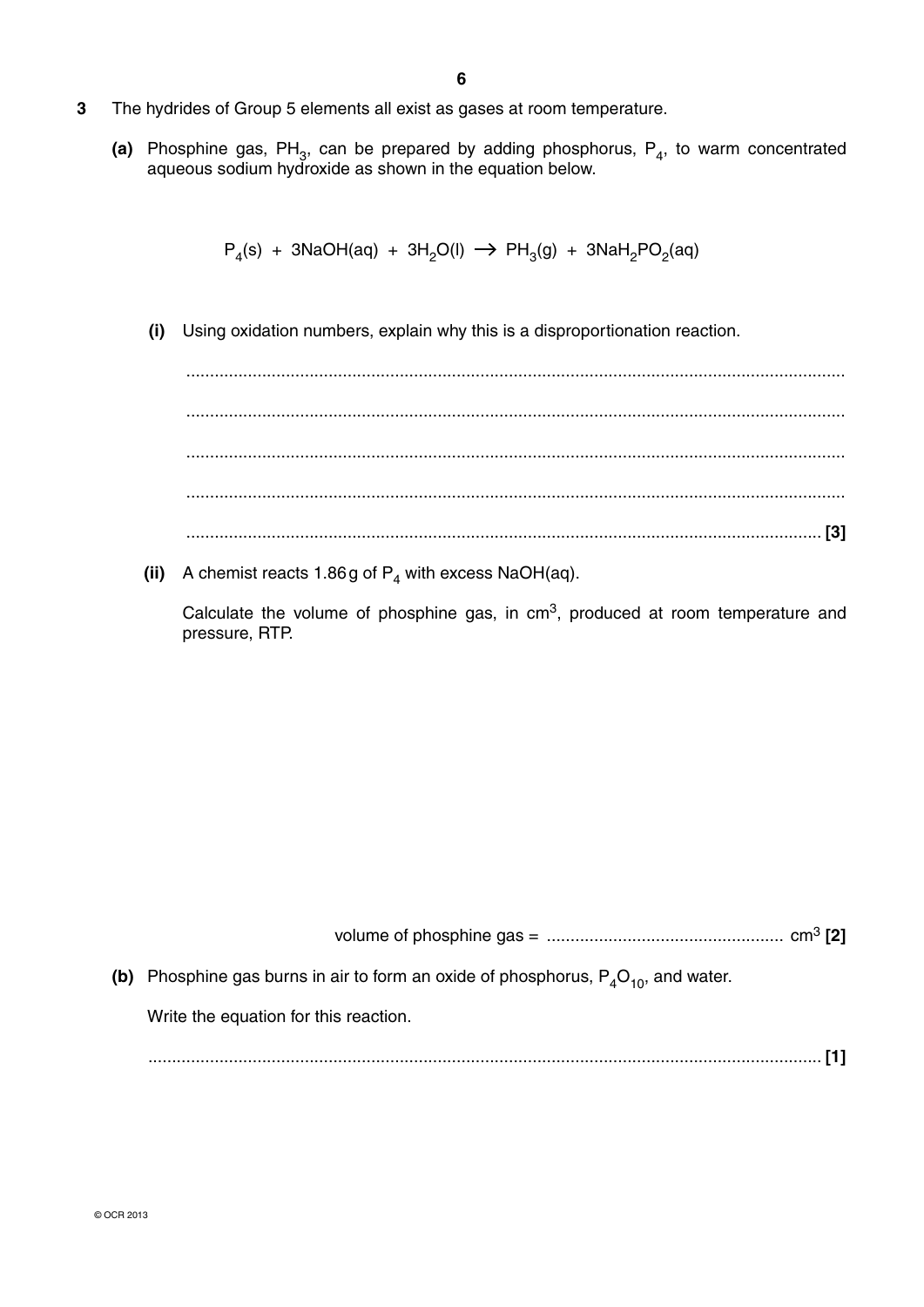**(c)** Phosphoric acid,  $H_3PO_4$ , can be made by reacting  $P_4O_{10}$  with water.

Sodium phosphate, Na<sub>3</sub>PO<sub>4</sub>, is a salt that can be prepared by reacting  $H_3PO_4$  with sodium hydroxide, NaOH.

A student prepared a solution of  $Na_3PO_4$  by reacting 15.0 cm<sup>3</sup> of 0.100 moldm<sup>-3</sup> H<sub>3</sub>PO<sub>4</sub> with  $0.200$  moldm $^{-3}$  NaOH.

(i) Why is  $Na<sub>3</sub>PO<sub>4</sub>$  described as a salt of  $H<sub>3</sub>PO<sub>4</sub>$ ?

 ........................................................................................................................................... ...................................................................................................................................... **[1]**

(ii) Calculate the amount, in moles, of  $H_3PO<sub>4</sub>$  in 15.0 cm<sup>3</sup> of 0.100 mol dm<sup>-3</sup>  $H_3PO<sub>4</sub>$ .

amount = .................................................. mol **[1]**

**(iii)** The equation for the preparation of  $\text{Na}_3\text{PO}_4$  from NaOH and  $\text{H}_3\text{PO}_4$  is shown below.

 $3NaOH(aq) + H_3PO_4(aq) \rightarrow Na_3PO_4(aq) + 3H_2O(l)$ 

Calculate the volume of 0.200 mol dm–3 NaOH that reacts exactly with 15.0 cm3 of 0.100 mol dm<sup>-3</sup>  $H_3PO_4$ .

volume = .................................................. cm3 **[1]**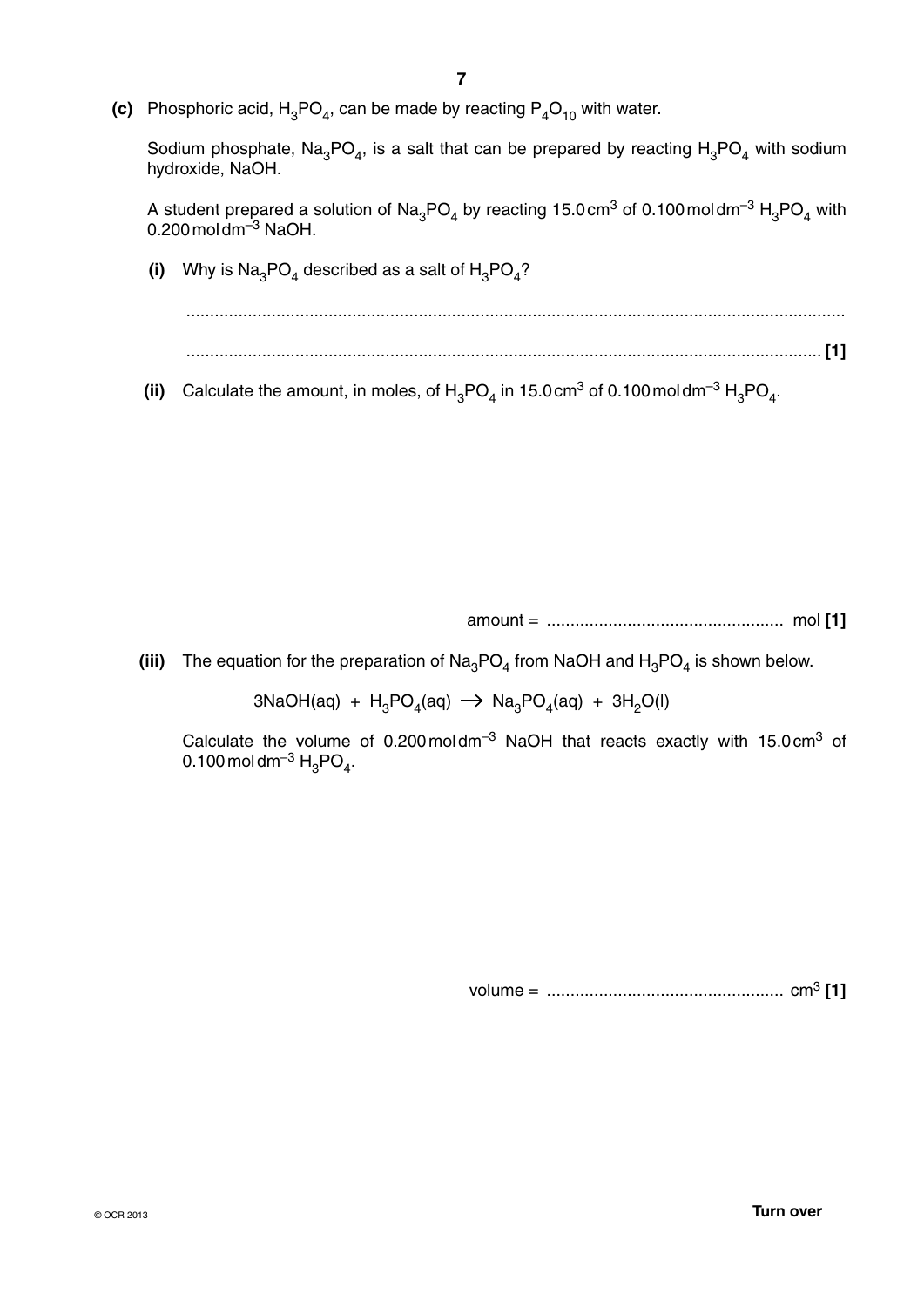(d) Ammonia, NH<sub>3</sub>, is another gaseous Group 5 hydride.

 $NH<sub>3</sub>$  and PH<sub>3</sub> are both simple molecules. The boiling points of NH<sub>3</sub> and PH<sub>3</sub> are shown in the table below.

| Group 5 hydride | Boiling point / °C |
|-----------------|--------------------|
| NH <sub>3</sub> | $-33$              |
| $PH_3$          | -88                |

**(i)** Complete the table below to show the main intermolecular forces present in  $NH<sub>3</sub>$ and  $PH_3$ .

| Group 5 hydride | Main intermolecular force |
|-----------------|---------------------------|
| NH <sub>2</sub> |                           |
| PH <sub>2</sub> |                           |

(ii) Suggest why PH<sub>3</sub> has a lower boiling point than  $NH<sub>3</sub>$ .

 ........................................................................................................................................... ........................................................................................................................................... ...................................................................................................................................... **[1]**

**[2]**

**(e)**  $NH_3$  reacts with molecules of  $BF_3$  to form  $H_3NBF_3$ , shown below.

One of the bonds in  $H_3NBF_3$  is a dative covalent bond.



 **(i)** A covalent bond is a shared pair of electrons.

What is a *dative* covalent bond?

 ........................................................................................................................................... ........................................................................................................................................... ...................................................................................................................................... **[1]**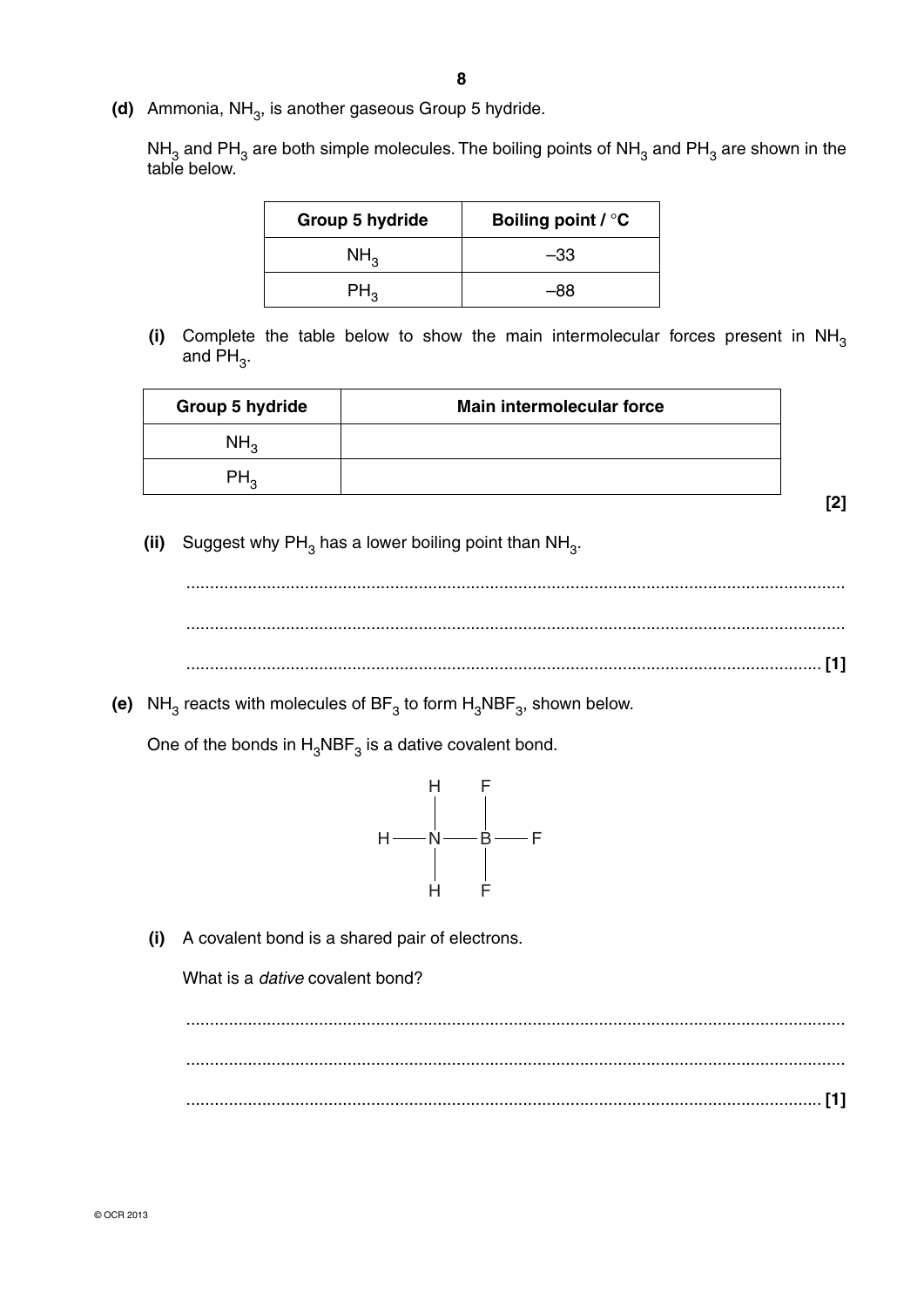(ii) Draw a '*dot-and-cross*' diagram to show the bonding in  $H_3NBF_3$ . Label the dative covalent bond in your diagram.

Show **outer** electrons only.

**(iii)** The F–B–F bond angle in BF<sub>3</sub> is different from the F–B–F bond angle in  $H_3NBF_3$ .

Complete the table to predict the F–B–F bond angles in  $BF_3$  and in  $H_3NBF_3$ .

| <b>Molecule</b>        | F-B-F bond<br>angle $\prime^{\circ}$ |
|------------------------|--------------------------------------|
| $BF_{\alpha}$          |                                      |
| $H_3$ NBF <sub>3</sub> |                                      |

**[2]**

(iv) The H–N–H bond angle in  $NH<sub>3</sub>$  is 107°. A student predicted that the H–N–H bond angle in  $H_3NBF_3$  is larger.

Explain why the student might expect the H–N–H bond angle to be larger in  $H_3NBF_3$ than in  $NH<sub>2</sub>$ .

 ........................................................................................................................................... ........................................................................................................................................... ........................................................................................................................................... ........................................................................................................................................... ........................................................................................................................................... ........................................................................................................................................... ...................................................................................................................................... **[3]**

**[Total: 20]**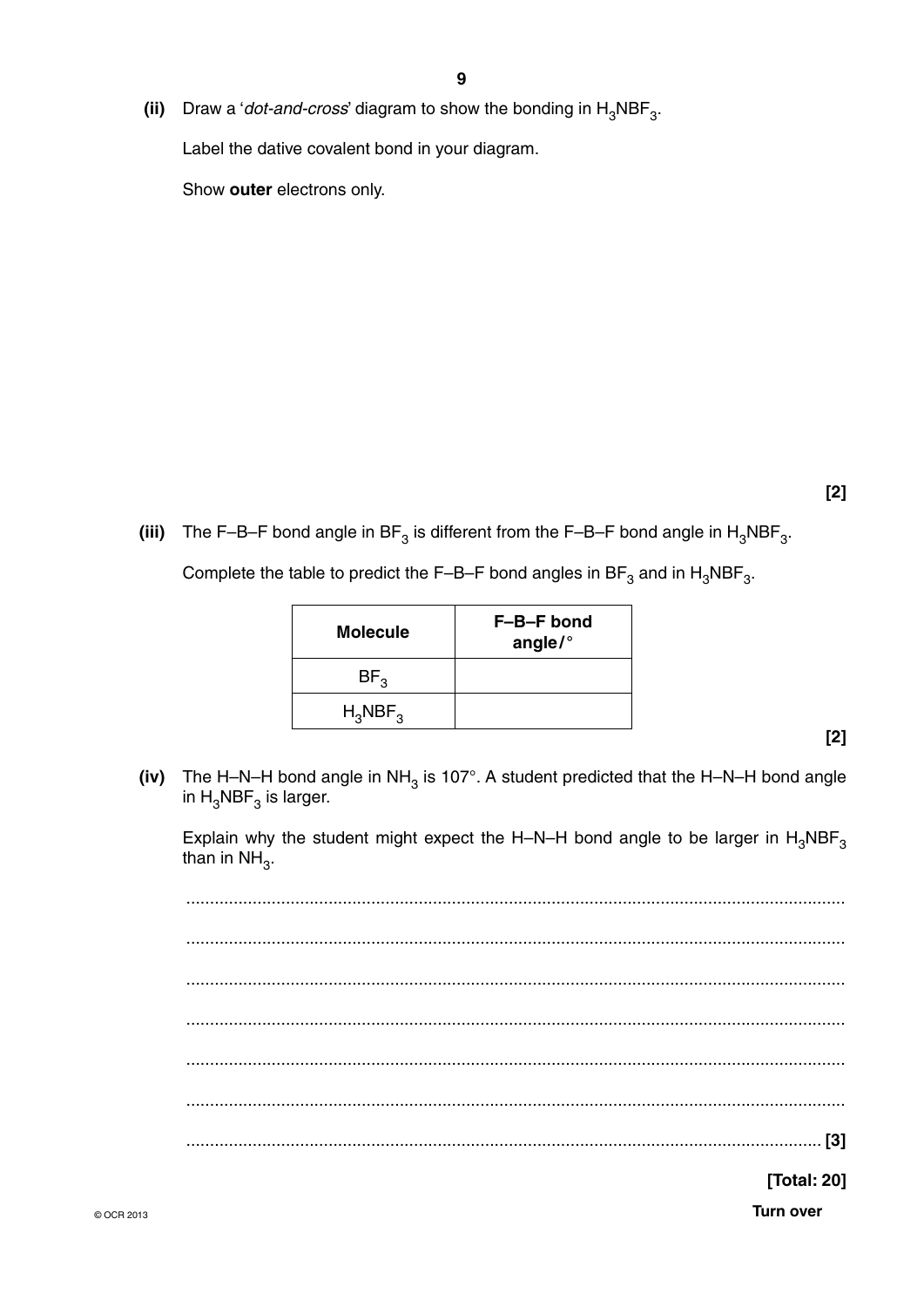- Group 2 elements react with halogens.  $\Delta$ 
	- (a) Describe and explain the trend in reactivity of Group 2 elements with chlorine as the group is descended.

In your answer you should use appropriate technical terms, spelled correctly.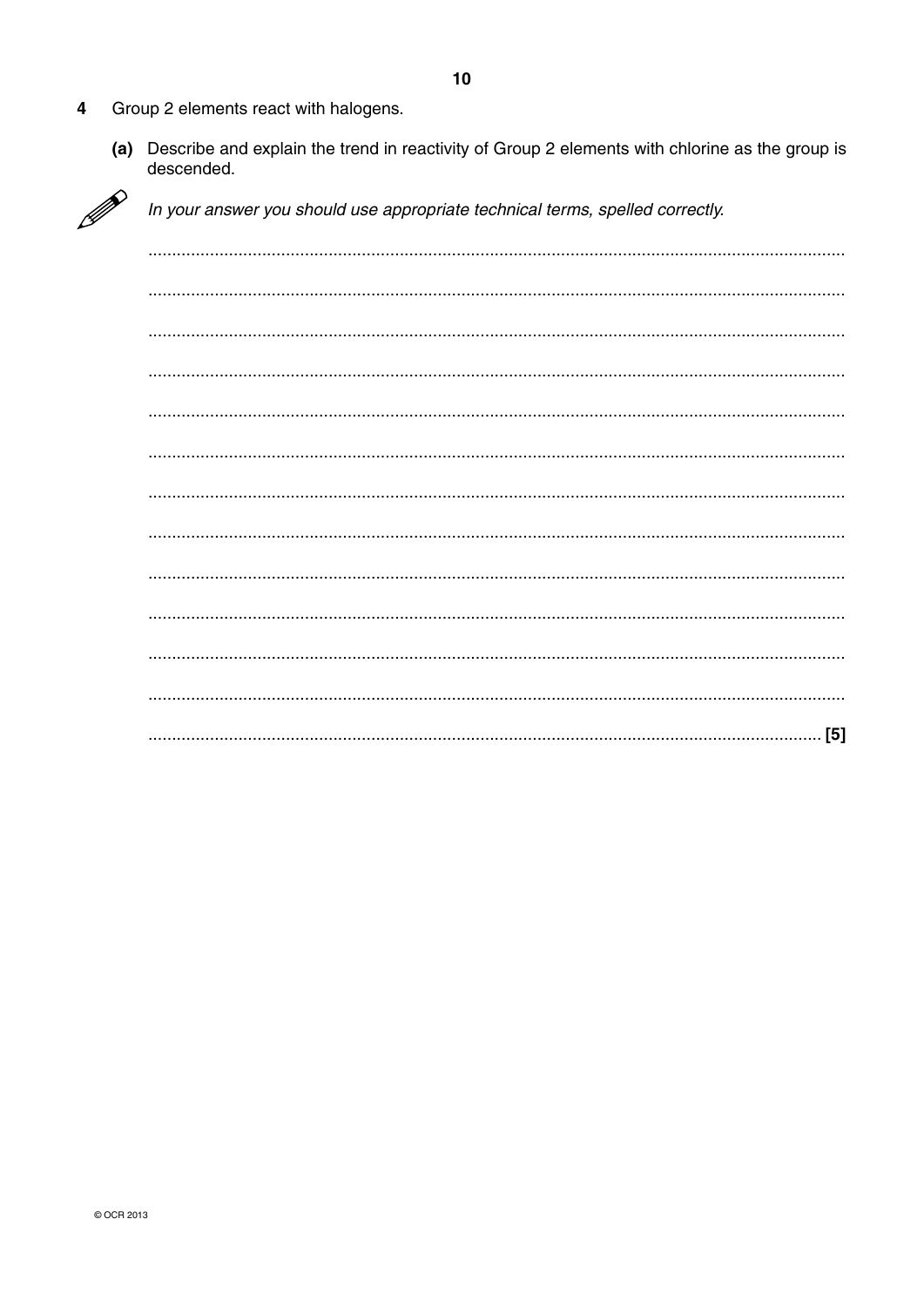**(b)** A student was provided with an aqueous solution of calcium iodide.

The student carried out a chemical test to show that the solution contained iodide ions. In this test, a precipitation reaction took place.

 **(i)** State the reagent that the student would need to add to the solution of calcium iodide.

 ...................................................................................................................................... **[1] (ii)** What observation would show that the solution contained iodide ions?

- ...................................................................................................................................... **[1]**
- **(iii)** Write an ionic equation, including state symbols, for the reaction that took place.

...................................................................................................................................... **[1]**

 **(iv)** The student is provided with an aqueous solution of calcium bromide that is contaminated with calcium iodide.

The student carries out the same chemical test but this time needs to add a second reagent to show that iodide ions are present.

State the second reagent that the student would need to add.

...................................................................................................................................... **[1]**

**[Total: 9]**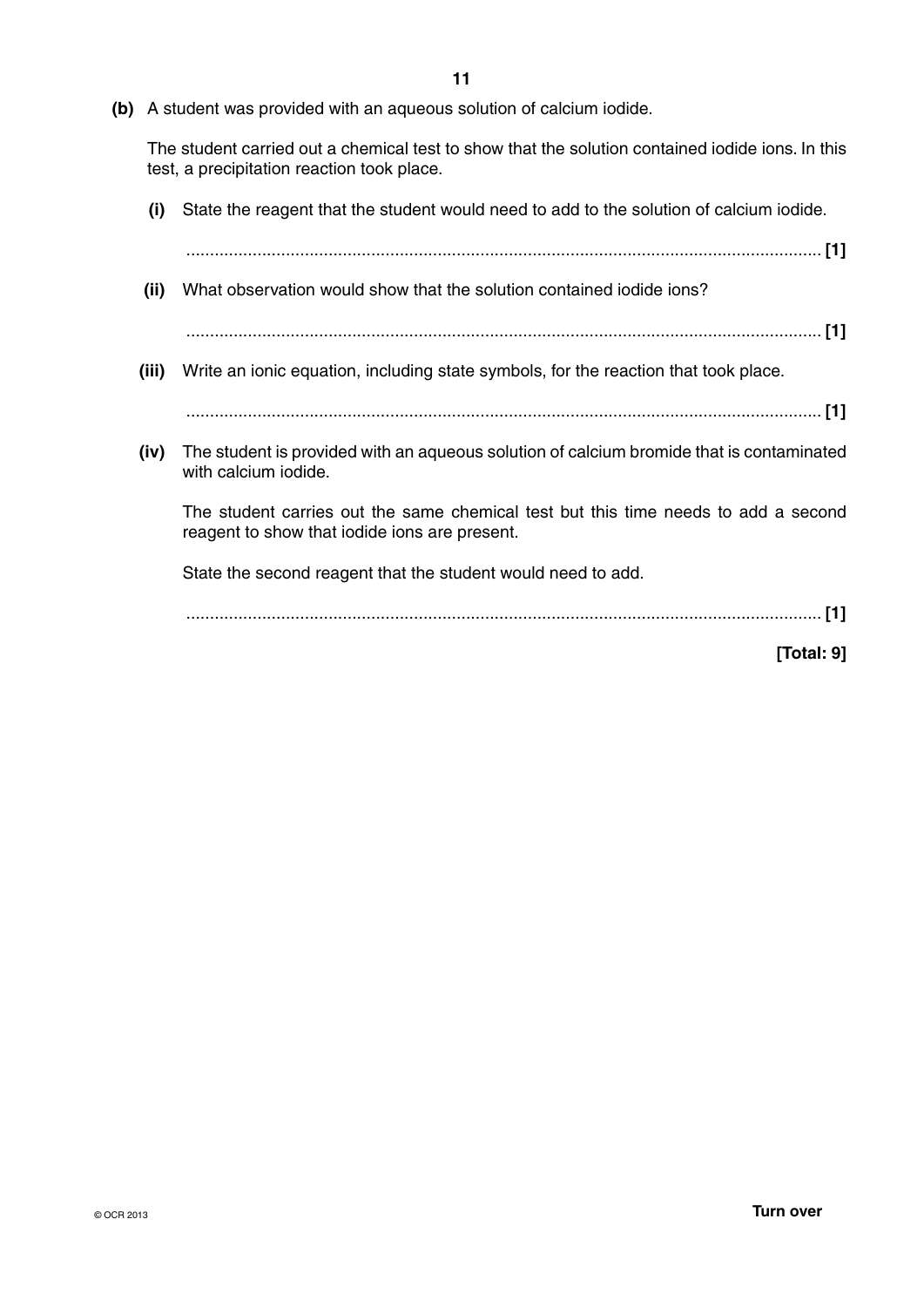- Periodicity is a repeating pattern across different periods.  $5\overline{)}$ 
	- (a) First ionisation energy shows a trend across Period 2.

The first ionisation energies of lithium, carbon and fluorine are shown in Table 5.1 below.

| <b>Element</b>                                   | Lithium | Carbon | <b>Fluorine</b> |
|--------------------------------------------------|---------|--------|-----------------|
| First ionisation energy / $kJ$ mol <sup>-1</sup> | 520     | 1086   | 1681            |

|      | Table 5.1                                                                                              |
|------|--------------------------------------------------------------------------------------------------------|
| (i)  | Explain the trend across Period 2 shown in Table 5.1.                                                  |
| k J  | In your answer, you should use appropriate technical terms, spelled correctly.                         |
|      |                                                                                                        |
|      |                                                                                                        |
|      |                                                                                                        |
|      |                                                                                                        |
|      |                                                                                                        |
|      |                                                                                                        |
|      |                                                                                                        |
|      |                                                                                                        |
| (ii) | Solid carbon exists in two forms, diamond and graphite.                                                |
|      | Explain why it is unnecessary to refer to carbon as either diamond or graphite in<br><b>Table 5.1.</b> |
|      |                                                                                                        |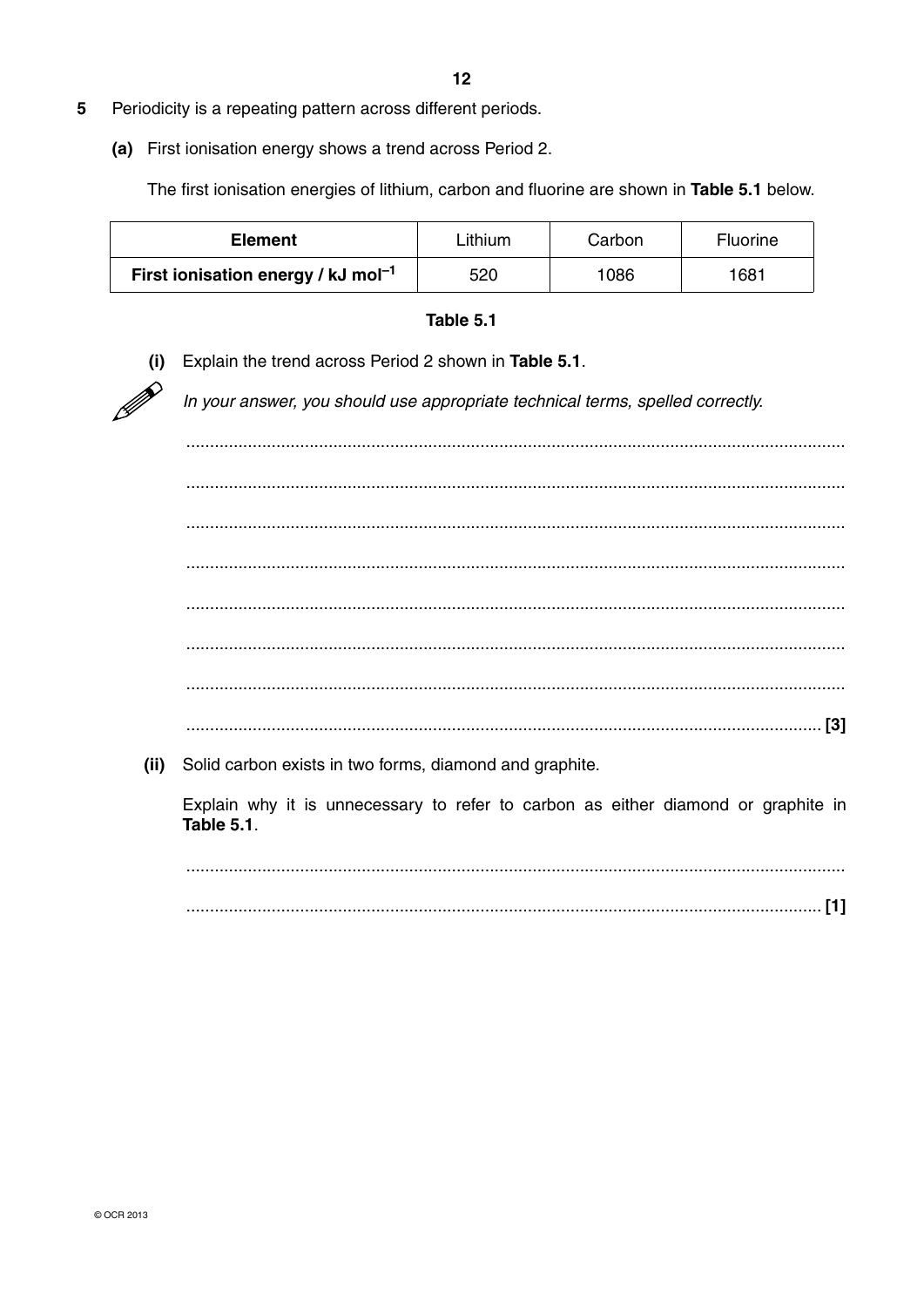**(b)** Lithium, carbon (in the form of diamond) and fluorine have very different melting points.

These differences in melting points are the result of different types of structure and different forces or bonds between the particles in the structures.

Part of the table below has been filled in.

Complete the table below.

|                                                                  | Lithium       | Carbon<br>(diamond) | <b>Fluorine</b> |
|------------------------------------------------------------------|---------------|---------------------|-----------------|
| Melting point/°C                                                 | 181           | 3550                | $-220$          |
| <b>Structure</b>                                                 | Giant         |                     | Simple          |
| Force or bond<br>overcome on melting                             | Metallic bond |                     |                 |
| <b>Particles between</b><br>which the force or<br>bond is acting |               |                     |                 |

**[6]**

**[Total: 10]**

### **END OF QUESTION PAPER**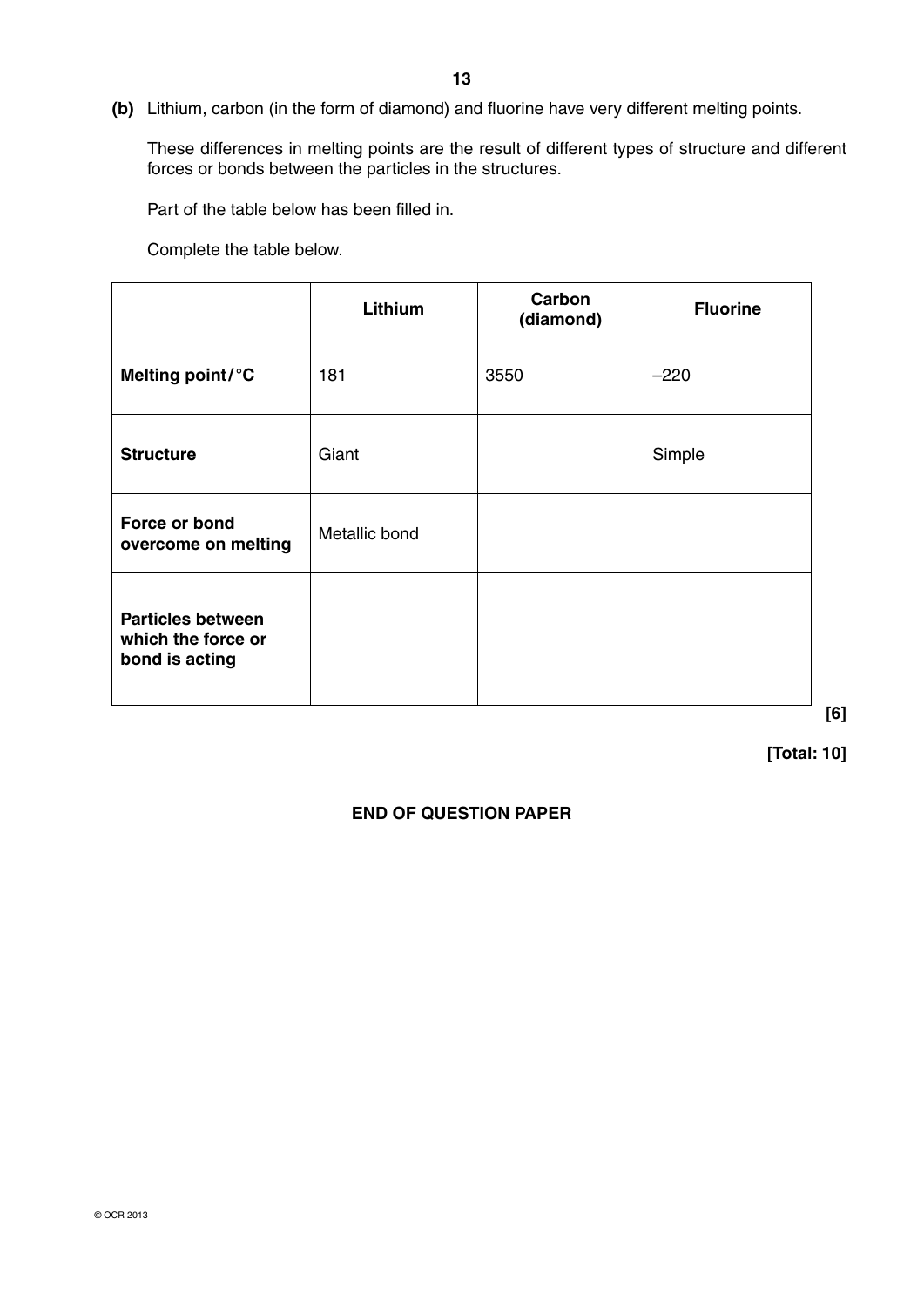#### **ADDITIONAL ANSWER SPACE**

If additional answer space is required, you should use the following lined page(s). The question number(s) must be clearly shown in the margins.

© OCR 2013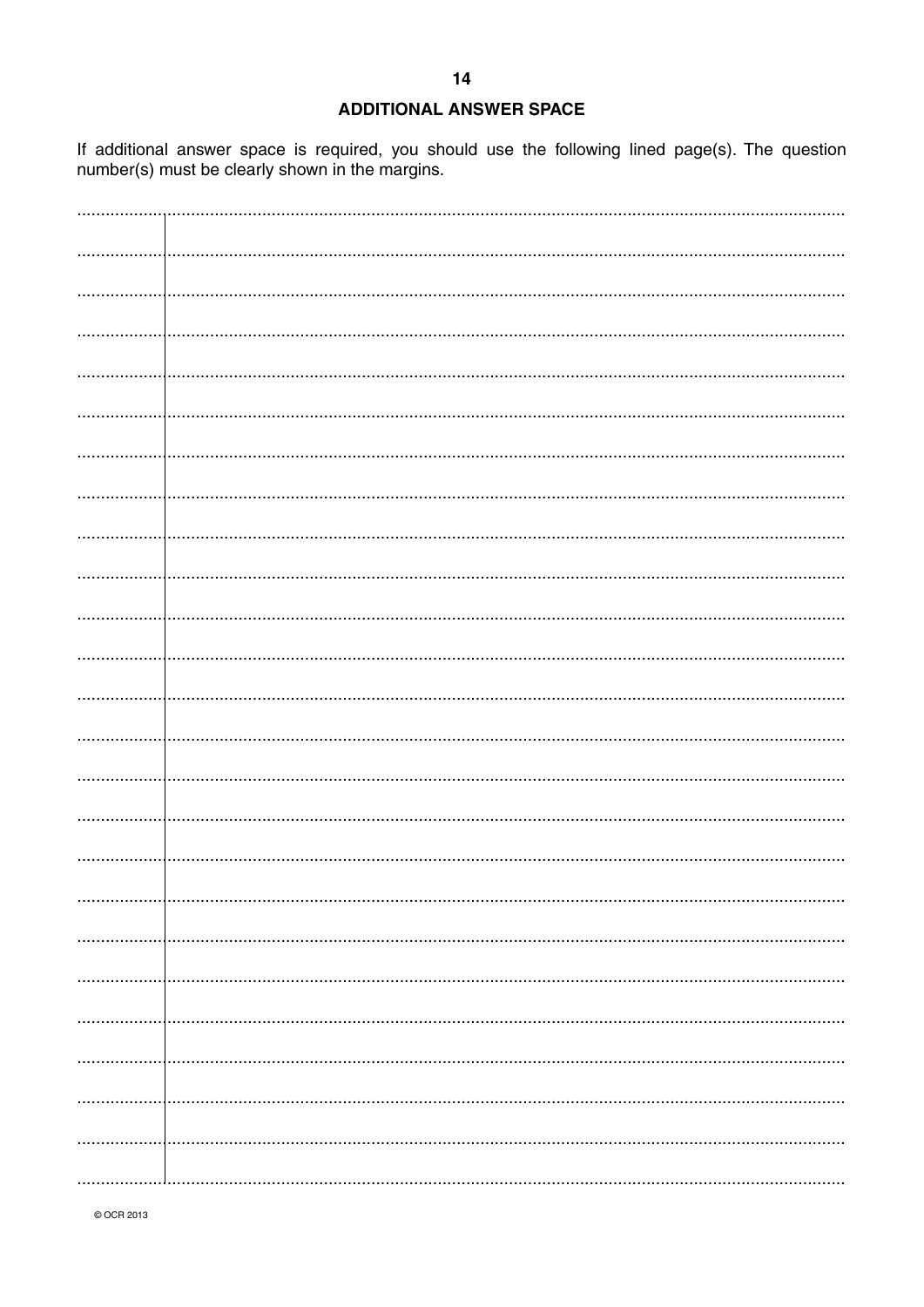. . . . . . . . . . . . . . ,我们就会在这里,我们就会在这里,我们就会在这里,我们就会在这里,我们就会在这里,我们就会在这里,我们就会在这里,我们就会在这里,我们就会在这里,我们就会在这里 ................. .................. .................